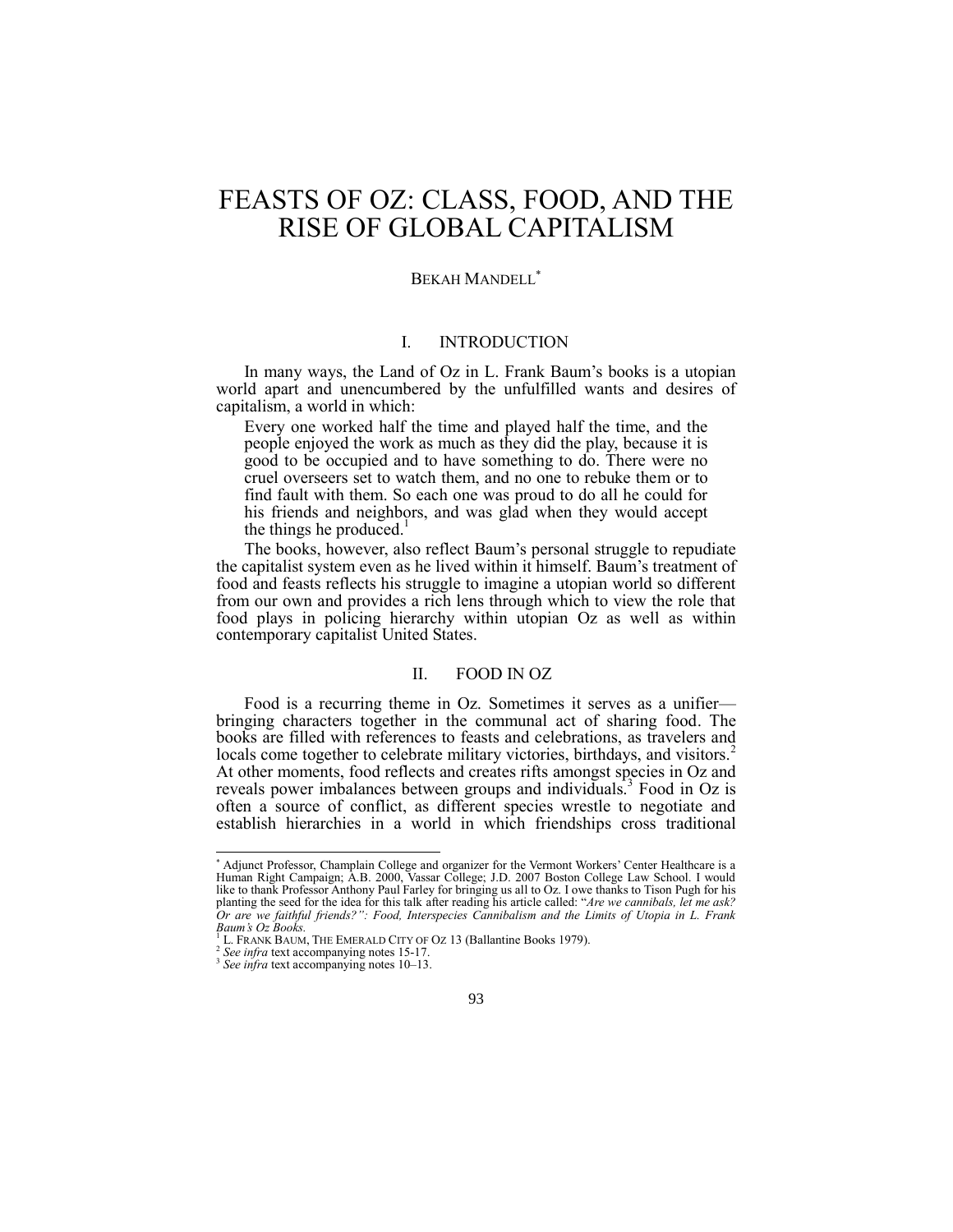species boundaries and in which traditional hierarchies between humans and animals are complicated by talking animals and other magical creatures whose human characteristics push the boundaries between human and animal.

<span id="page-1-1"></span>In *Ozma of Oz*, Dorothy and the reader are introduced to Billina, the talking hen.<sup>4</sup> Billina and Dorothy are shipwrecked together after falling off the deck of a ship headed to Australia with Dorothy's uncle.<sup>5</sup> While Oz itself is filled with talking animals and fantastic creatures, Billina and Dorothy are not in Oz when they fall off the ship bound for Australia. Dorothy accepts Billina's ability to speak despite the strangeness of encountering talking animals outside of the land of Oz.<sup>6</sup> After Dorothy's initial skepticism, their conversation quickly turns to Dorothy's wish for breakfast.<sup>7</sup> Billina offers Dorothy the fresh egg she has just laid, but Dorothy refuses to eat it, exclaiming, "Oh, I couldn't poss'bly eat it, unless it was cooked  $\ldots$ ."<sup>8</sup>

Dorothy's emphatic rejection of Billina's offer reflects the importance of food in establishing hierarchy in Oz—no amount of hunger could justify Dorothy's consumption of food inappropriate for human consumption. Though Dorothy would not dream of eating a raw egg, no matter how severe her hunger, she suggests that Billina eat the egg and is surprised when Billina refuses.<sup>9</sup> The egg then, is not appropriate for human consumption, but is acceptable food for a hen in Dorothy's eyes. For Dorothy, some food is acceptable for animals, even talking animals, to eat but inappropriate for a human girl, even a very hungry human girl, to eat. Billina in turn is offended that Dorothy would suggest she eat the egg, showing that she is both aware and offended by the implication that she would be as unrefined—or inhuman—as to eat her own young.<sup>10</sup> The exchange over the egg reveals how food choices are used to police interspecies hierarchy in Oz. Some characters (in this case a human girl) are too refined or too human to eat raw egg, while others (in this case an animal with decidedly human characteristics) are not, according to Dorothy.

<span id="page-1-0"></span>A few moments after the exchange over the egg, when the intrepid pair finally reach shore, Dorothy is "shocked" to discover that Billina is eating "fat red ants, and some sand-bugs, and once in a while a tiny crab" for breakfast.<sup>11</sup> Dorothy is disgusted by Billina's meal, exclaiming "[h]ow dreadful!" on hearing Billina describe the menu.<sup>12</sup> According to Dorothy, "eating live things, and horrid bugs, and crawly ants," is shameful, and she informs Billina that she "ought to be 'shamed of [her]self!" for eating such

<sup>12</sup> *Id.*

 $4$  L. Frank Baum, Ozma of Oz 25 (1907).

<sup>5</sup> Baum, *supra* not[e 4,](#page-1-1) at 15, 18–19.

<sup>6</sup> Baum, *supra* not[e 4,](#page-1-1) at 26.

Baum, *supra* not[e 4,](#page-1-1) at 27. Baum, *supra* not[e 4,](#page-1-1) at 27 (emphasis removed).

<sup>9</sup> *Id.* at 30.

<sup>10</sup> Baum, *supra* not[e 4,](#page-1-1) at 30.

 $\frac{11}{11}$  *Id.* at 34.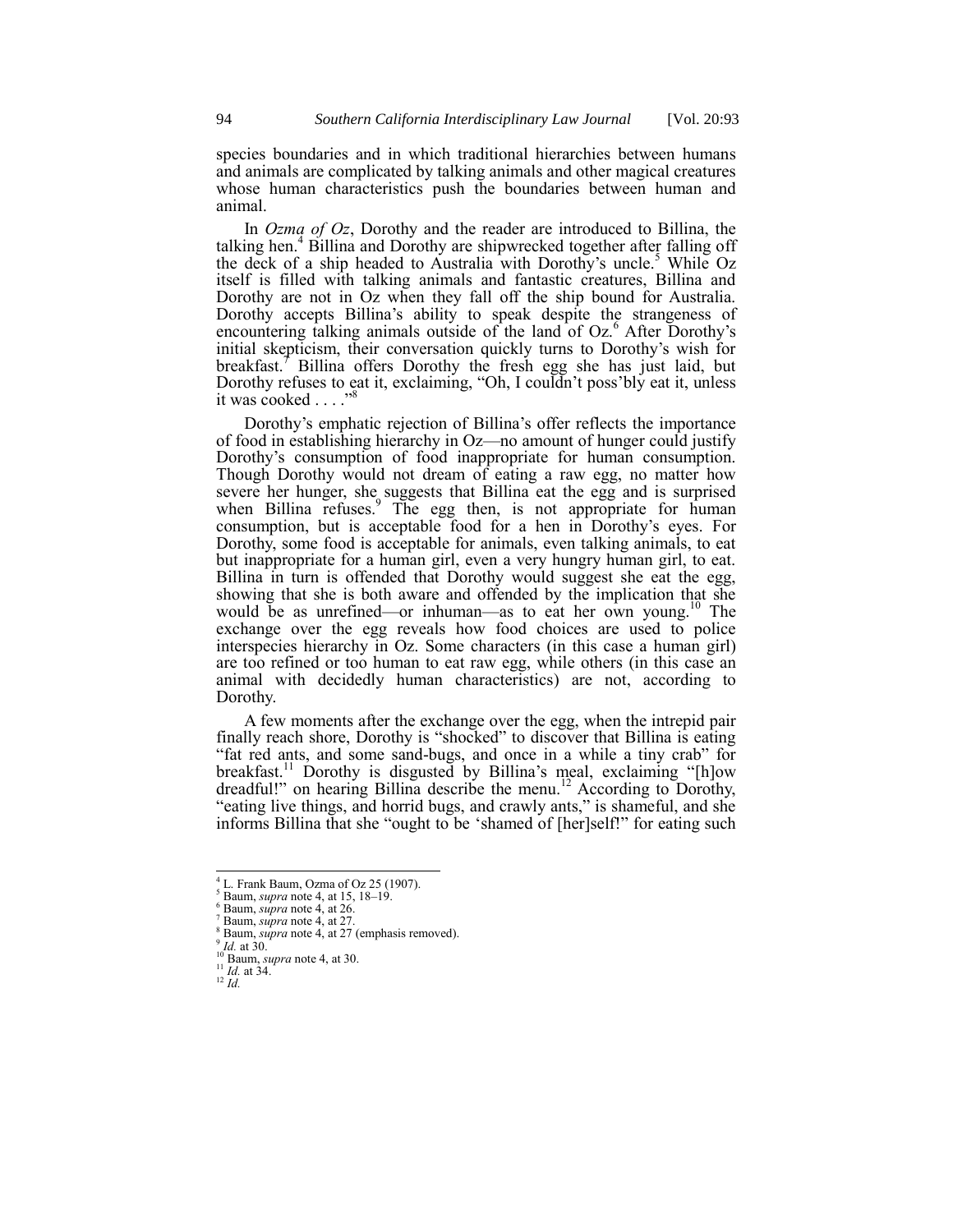<span id="page-2-2"></span>grubby fare.<sup>13</sup> Inappropriate food is a source of shame and hierarchy in Oz; Dorothy's response to Billina's meal polices the border between human and animal in a world in which many of the traditional marks between the species—such as the ability to speak, form friendships, think, and reason have been stripped away.

<span id="page-2-3"></span>In *Rinkitink in Oz*, the beautiful Princess Ozma hosts a banquet for King Rinkitink after the goat Bilbil is returned to his proper form as the handsome Prince Bobo.<sup>14</sup> Both humans and animals are invited to the banquet, but are seated separately.<sup>15</sup> The animals "talked and chatted" together as people do but were served the sort of food their natures required.<sup>16</sup> Though the animals were afforded the privilege of joining the humans for the banquet, their separate menu denies them a place at the human table—in turn denying their full humanity, despite otherwise human characteristics. Distinctions between diets and serving styles serve to police the otherwise loosened boundaries between species in Oz. Certain foods, like raw eggs and bugs, are not appropriate for human consumption but are appropriate for talking, thinking animals because, despite their human characteristics, they are not afforded all of the privileges of full humanity in Oz. This tension in turn reflects Baum's own difficulties in imagining a world in which all hierarchy has been stripped away—a true utopia.

#### <span id="page-2-1"></span><span id="page-2-0"></span>III. FOOD IN CAPITALISM

Outside of Oz, in the capitalist, twenty-first century United States, food is used in much the same way as it is in Oz: to police hierarchies. In the United States, where traditional marks of race and class are disappearing and a black man is able to become president, new fault lines and marks are emerging to police hierarchy and dispossession. As in Oz, one of those marks is food. We live in a world in which "the amount of fat you eat and the form in which you eat it say[s] more about who you are than the car you drive, the clothes you wear or the neighborhood where you live."<sup>17</sup> The quality of one's diet in the twenty-first century United States is determined by one's race and class.<sup>18</sup> In turn that diet also has become a mark of race and class. Like Dorothy, those whose privilege affords them the ability to eat diets rich with locally grown produce, organic and grass-fed lean beef, and artisan cheeses, would not dream of letting a highly processed Twinkie pass their lips. The disgust that the high-fat, highly-processed diets of the dispossessed elicit from the privileged in the United States mirrors Dorothy's disgust over Billina's lusty consumption of the "fat red ants" in  $Oz^{19}$ 

<sup>&</sup>lt;sup>13</sup> *Id.* (emphasis removed).

<sup>&</sup>lt;sup>14</sup> L. FRANK BAUM, RINKITINK IN OZ 297 (1916).

<sup>15</sup> BAUM, *supra* not[e 14,](#page-2-3) at 298.

 $\frac{16}{17}$  *Id.* 

<sup>&</sup>lt;sup>17</sup> Molly O'Neil, *The Morality of Fat*, N.Y. TIMES MAG. (Mar. 10, 1996), www.nytimes.com/1996/03/10/magazine/the-morality-of-fat.html.

<sup>18</sup> *See* Tom Philpott, *Food and Class*, GRIST MAG. (Oct. 12, 2005), www.grist.org/article/food-and-class. <sup>19</sup> Baum, *supra* not[e 4,](#page-1-1) at 34.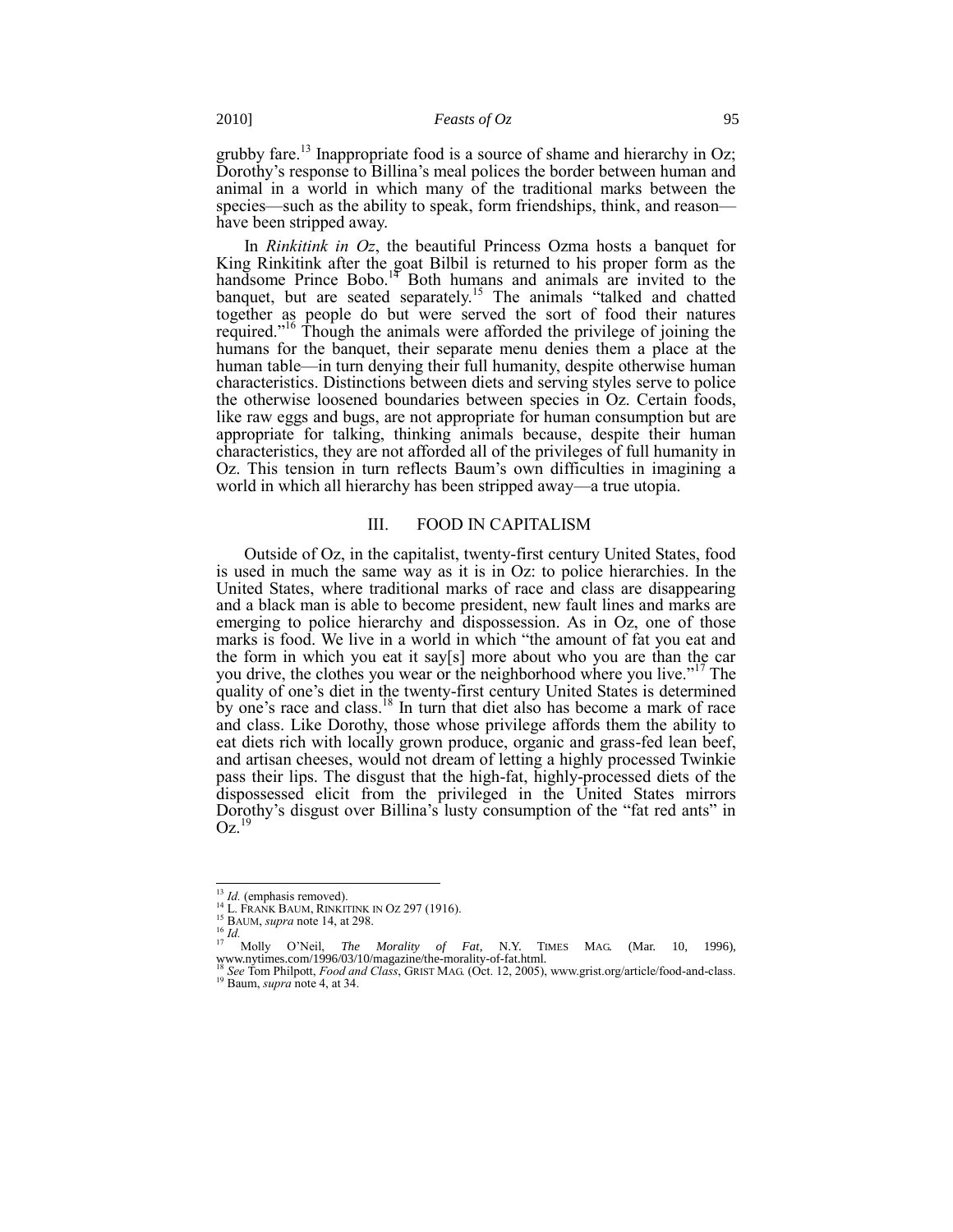## <span id="page-3-0"></span>IV. ACCESS TO FOOD IS RACED AND CLASSED

<span id="page-3-1"></span>In the United States, access to healthy food—fresh, organic produce, lean protein, and whole grains—is determined by race and class.<sup>20</sup> Wealthy people living in affluent neighborhoods have access to a variety of healthy food choices while poor people have very little choice about the food they eat.<sup>21</sup> In turn, due to decades of racist housing and land use policy, white people tend to live in wealthier areas and people of color tend to live in less affluent areas.<sup>22</sup> Thus, access to healthy food reinforces hierarchies amongst races and between classes.<sup>23</sup>

Wealthy whites' access to more food choices is not merely a product of their wealth and their increased ability to buy more expensive health food; more significantly, it is a product of the distribution of grocery stores, restaurants, and markets within and between neighborhoods by race and class.<sup>24</sup> Supermarkets are more reliable suppliers of good quality, healthy food than other types of stores and restaurants.<sup>25</sup> Low income urban neighborhoods, however, have thirty percent fewer supermarkets per capita than wealthier areas.<sup>26</sup> When they are located in poor urban neighborhoods, supermarkets tend to offer inferior quality food (limp lettuce and mushy apples) as well as a reduced variety of other healthy choices for consumers  $(\overrightarrow{whole} \text{ grains}$  and minimally processed foods).<sup>27</sup> While a Whole Foods Market in the suburbs is likely to stock three different varieties of kale and Swiss chard, an urban supermarket likely offers none of these nutritional powerhouses, instead stocking iceberg lettuce and celery—both of which are nutritionally inferior to the kale and chard, and in fact have very little nutritional value.<sup>28</sup>

Instead of having well-stocked supermarkets, which provide suburban and affluent consumers with a variety of healthy food choices, poor urban neighborhoods are home to bodegas, corner stores, and convenience stores. Last week while recovering from the flu, I felt too exhausted to walk to the south end of downtown Burlington, Vermont where the beautifully stocked coop market is located (the coop has three kinds of kale and chard and I do not think it even sells iceberg lettuce), but I was craving a piece of fruit and some cheese. I dragged myself out to the corner store a block from my house in my neighborhood to see if it had the basket of bananas and mushy apples that it sometimes has out on the counter.

<sup>20</sup> *See* Nareissa Smith, *Eatin' Good? Not in this Neighborhood: A Legal Analysis of Disparities in Food Availability and Quality at Chain Supermarkets in Poverty-Stricken Areas*, 14 MICH. J. RACE & L. 197,

<sup>207 (2009).</sup> <sup>21</sup> *See* Andrea Freeman, *Fast Food: Oppression Through Poor Nutrition*, 95 CALIF. L. REV. 2221, 2258 (2007); Smith, *supra* not[e 20,](#page-3-0) at 207.

<sup>22</sup> *See infra* not[e 66.](#page-8-0)

<sup>&</sup>lt;sup>23</sup> *See* Freeman, *supra* note [21,](#page-3-1) at 2227–28 ("Due to entrenched patterns of segregation and pervasive, institutionalized racism that affect housing, employment, and educational opportunities, low-income, urban neighborhoods are often populated by African Americans and Latinos.").

<sup>24</sup> *See id. at 2226*; Smith, *supra* not[e 20,](#page-3-0) at 201.

<sup>&</sup>lt;sup>25</sup> *See* Freeman, *supra* not[e 21,](#page-3-1) at 2240. <sup>26</sup> *See id.*

<sup>27</sup> *See* Smith, *supra* not[e 20,](#page-3-0) at 208.

<sup>&</sup>lt;sup>28</sup> *See id*, at 203, 214.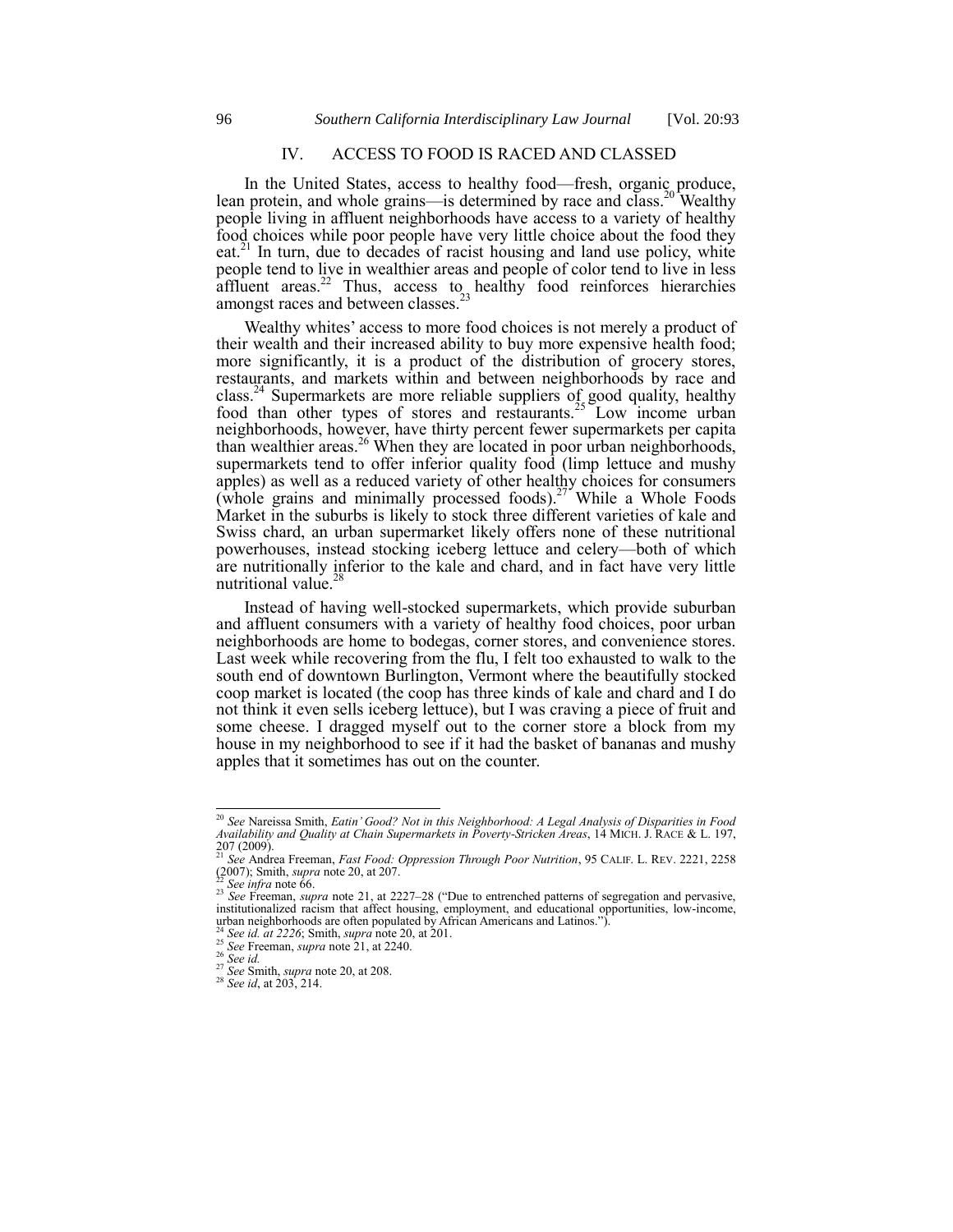I live in Burlington's poorest neighborhood—the Old North End. It is also the state's most racially diverse neighborhood, home to the highest concentration of individuals who rely on public transportation to get around and has the highest concentration of renters.<sup>29</sup> There was no fruit at the corner store that day and the block of cheese I finally decided to buy was twice the price it would have been at the coop. I went with the cheese because it was a more appealing choice for someone craving fruit than anything else I could find. The selection at my neighborhood corner store is typical of bodegas, convenience stores, and corner stores in poor urban neighborhoods across the United States. Most of these types of stores carry mostly "processed, pre-packaged" foods rather than fresh fruits and vegetables.<sup>30</sup> These types of stores are the only stores that carry groceries of any kind within walking distance of many residents of low income urban neighborhoods like mine.<sup>31</sup> Many poor urban neighborhoods populated predominately by people of color do not have a single grocery store within walking distance.

While poor urban neighborhoods, particularly neighborhoods of color, are home to few supermarkets, they are disproportionately more likely than wealthier neighborhoods to be home to a wide variety of fast food restaurants. $33$  In "an average-sized neighborhood shopping area, predominantly black neighborhoods were exposed to six more fast food restaurants than predominantly white neighborhoods."<sup>34</sup> Indeed in many poor, urban, and predominantly minority neighborhoods, "[f]ast food has become a major source of nutrition  $\ldots$   $\overset{35}{\ldots}$  Fast food restaurants do not offer healthy food options. There is no kale on the menu at Burger King, but there is a lot of iceberg lettuce and fried food.<sup>36</sup> The food available at fast food restaurants is highly processed, high in fat, and features little, if any, fresh produce. $3$ 

An over-concentration of fast food restaurants, combined with a lack of access to supermarkets with a variety of fresh produce and healthy food create nutritional wastelands in poor urban neighborhoods. These nutritional wastelands have a direct impact on the diets and healthiness of people living in poor urban neighborhoods. People living in poor, urban

<sup>29</sup> Burlington's Old North End is the city's poorest neighborhood and its most diverse. *See 2008 Consolidated Plan for Housing & Community Development*, CITY OF BURLINGTON, [http://www.cedoburlington.org/cdbg/2008\\_con\\_plan/2\\_I.htm](http://www.cedoburlington.org/cdbg/2008_con_plan/2_I.htm) (last visited Nov. 8, 2010) (describing income and poverty rates for areas of Burlington). Homeownership rates are lower in the Old North End than in other areas of the city—fewer than forty percent of residents own their homes as compared to rates between forty and seventy percent in the rest of the city. *See id.* (explaining detailed information on homeownership rates by neighborhood).

Freeman, *supra* not[e 21,](#page-3-1) at 2240.

<sup>&</sup>lt;sup>31</sup> *See id.* ("Low-income, often single-parent, families rely on these establishments as sources of fast, convenient food. As a result, small local convenience stores exert significant market control in poor, urban neighborhoods.‖). <sup>32</sup> *See id.*

<sup>33</sup> Jason P. Block, Richard A. Scribner & Karen B. DeSalvo, *Fast Food, Race/Ethnicity, and Income: A Geographic Analysis*, 27 AM. J. PREVENTATIVE MED. 211, 214 (2004). <sup>34</sup> *Id.*

<sup>&</sup>lt;sup>35</sup> Freeman, *supra* not[e 21,](#page-3-1) at 2221.

<sup>36</sup> *See* BURGER KING, MENU & NUTRITION, http://www.bk.com/en/us/menu-nutrition/index.html (last

visited Sept. 3, 2010).<br> $See$ *id.*; MCDONALD'S, NUTRITION,

[http://www.mcdonalds.com/us/en/food/food\\_quality/nutrition\\_choices.html](http://www.mcdonalds.com/us/en/food/food_quality/nutrition_choices.html) (last visited Sept. 3, 2010).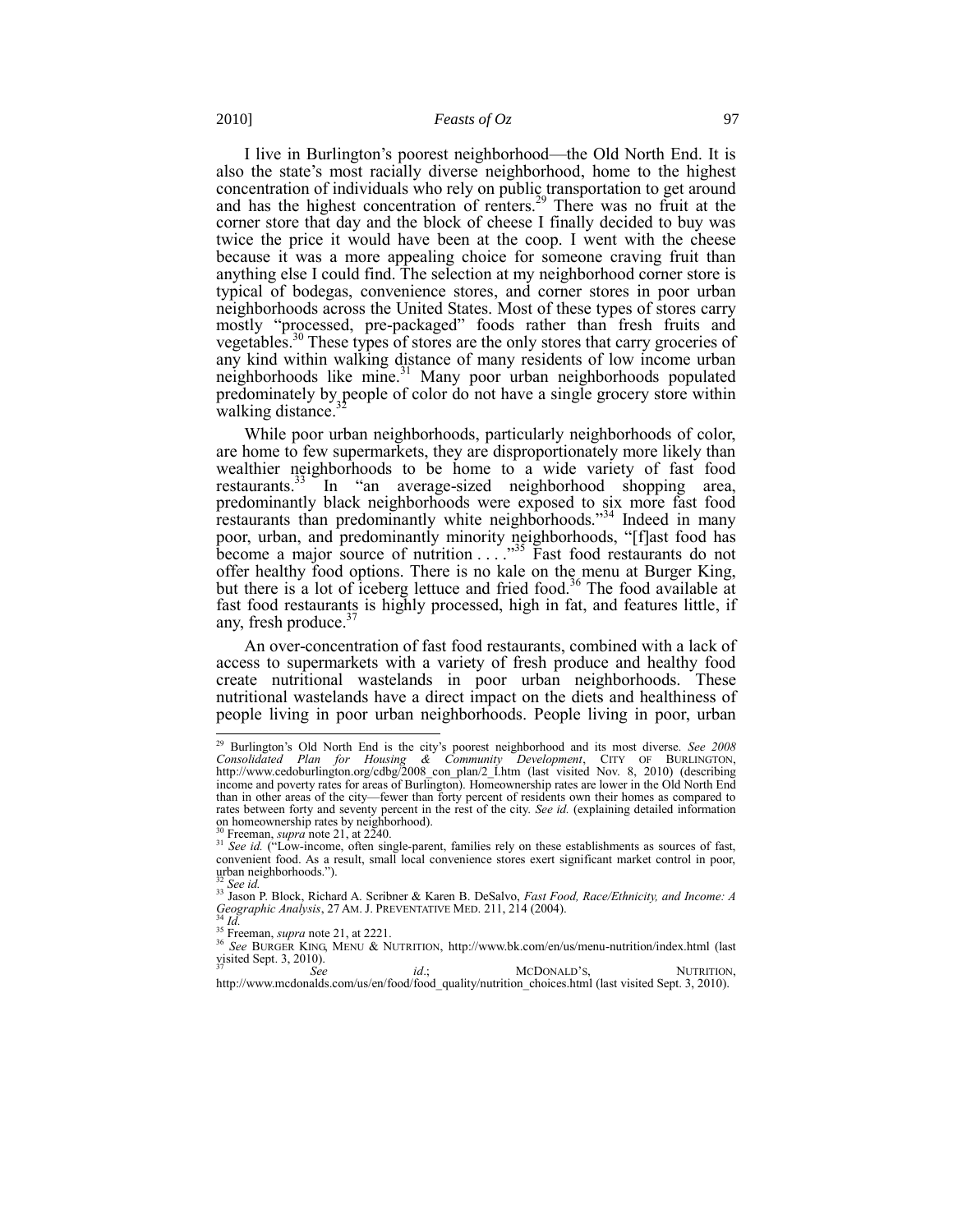areas without access to a supermarket are "25 percent less likely to have a healthy diet" than those who live within walking distance to a supermarket.<sup>38</sup> Indeed, the more supermarkets there are in a neighborhood, the more likely the residents are to have a healthy diet.<sup>39</sup> Because poor people, particularly poor people of color, are less likely to live in neighborhoods with many supermarkets, they are less likely than wealthier whites to have a healthy diet. $40$  This inequitable distribution of supermarkets across neighborhoods means that poor people are less likely than wealthy to meet the federal government's recommendations for two or more servings of fruit a day. $41$  As a result, people of color in poor urban neighborhoods "have [a] reduced intake of vitamins and minerals . . . essential  $\ldots$  [to] healthy development."<sup>42</sup>

### V. THE RAMIFICATIONS OF LACK OF ACCESS TO HEALTHY DIETS

A poor diet leads to lack of adequate vitamins and minerals, which is linked to a variety of health problems in both adults and children. Because poor people, particularly poor people of color, disproportionately consume poor diets, as a result of lack of access to healthy food, they have disproportionately higher rates of diet-related health problems than do wealthy whites.<sup>43</sup> Poor people, predominantly of color, suffer from higher rates of diabetes, heart disease, stroke, and cancer than those who live in more affluent, predominately white neighborhoods.<sup>44</sup> Blacks and Latinos are more likely than whites to be obese—40 percent of blacks and 36.8 percent of Latinos are obese while only 30.6 percent of whites are obese.<sup>45</sup> Obesity is a risk factor for a variety of illnesses including heart disease, stroke, and diabetes and is correlated with race and poverty. $46$  Blacks have a 40 percent higher rate of death from heart disease than whites; and Latinos are more likely to suffer from high blood pressure, obesity, and diabetes than affluent whites.<sup>4</sup>

Like adults, poor children of color suffer from ill health as a result of lack of access to healthy food.<sup>48</sup> Because their bodies are still developing, the adverse health impacts of poor diets are extreme, affecting not only young people's physical health, but also their emotional and neurological development.<sup>49</sup> The effects of ill health on poor urban children, particularly

<sup>38</sup> Latetia V. Moore et al., *Associations of the Local Food Environment with Diet Quality—A Comparison of Assessments Based on Surveys and Geographic Information Systems*, 167 AM. J. EPIDEMIOLOGY 917, 920–21 (2008).

<sup>39</sup> *See id.* at 921.

<sup>40</sup> *See* Freeman, *supra* not[e 21,](#page-3-1) at 2227–28.

<sup>41</sup> Smith, *supra* not[e 20,](#page-3-0) at 212.

<sup>42</sup> *See id.* (citation omitted). <sup>43</sup> *See* Freeman, *supra* not[e 21,](#page-3-1) at 2228.

<sup>44</sup> *See id.*

<sup>45</sup> Regina Austin, *Super Size Me and the Conundrum of Race/Ethnicity, Gender, and Class for the Contemporary Law-Genre Documentary Filmmaker*, 40 LOY. L.A. L. REV. 687, 699 (2007).

<sup>46</sup> Freeman, *supra* not[e 21,](#page-3-1) at 2229.

<sup>47</sup> *Id.*

<sup>48</sup> *See* Berthold Koletzko, Irene Cetin & J. Thomas Brenna, *Dietary Fat Intakes for Pregnant and Lactating Women*, 98 BRIT. J. NUTRITION 873, 874–76 (2007). <sup>49</sup> *See id.*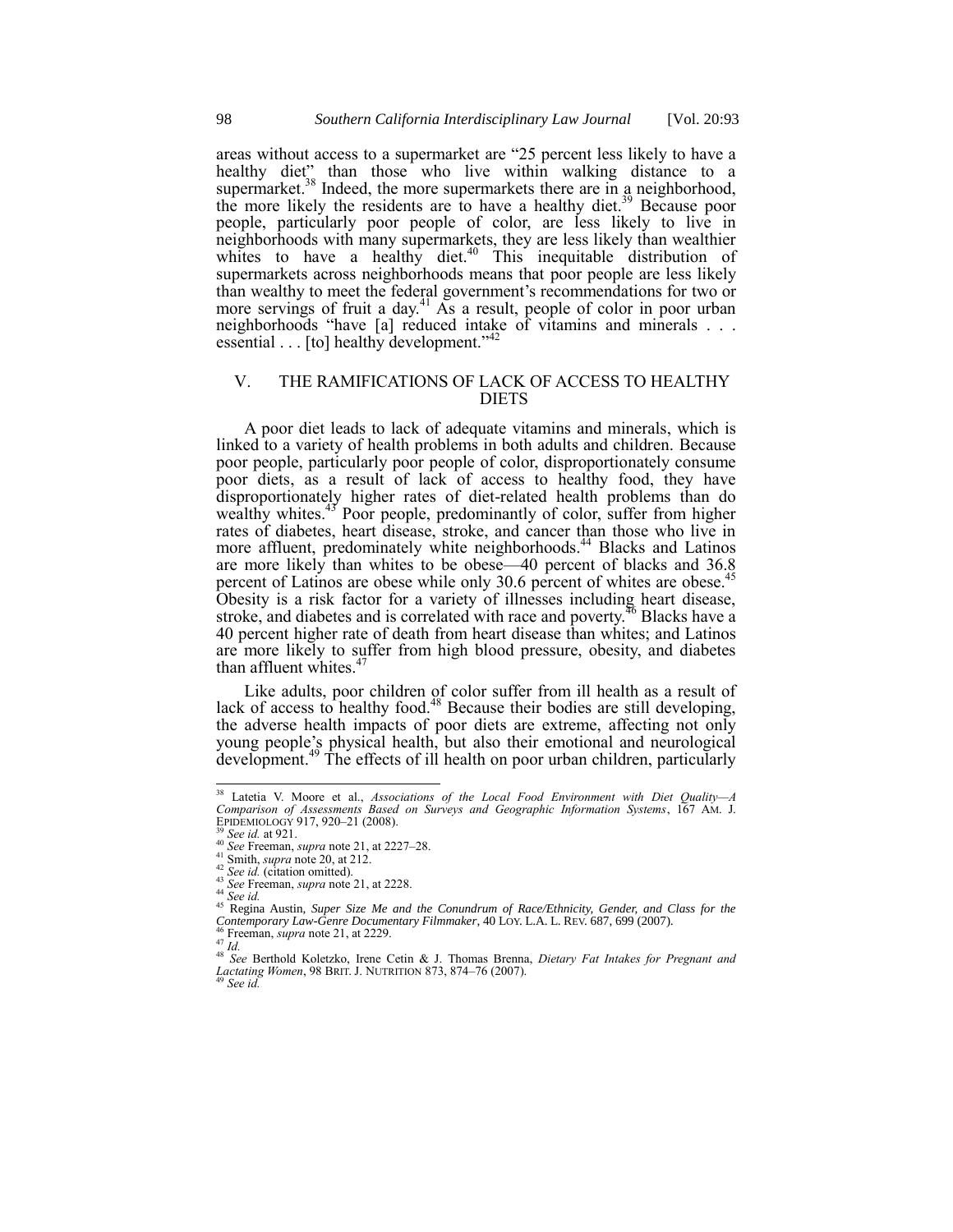on children of color, begin while the children are still developing in their mothers' wombs. Maternal diets low in the essential fatty acids, which are found in produce, whole grains, and lean protein, including DHA, which is found mostly in fish, are associated with reduced neurological development in developing fetuses.<sup>50</sup> Diets like the ones in poor urban neighborhoods, which are high in processed and packaged foods, are less likely to provide adequate levels of DHA to pregnant mothers.<sup>51</sup> Studies have found that increased DHA consumption by mothers results in increased DHA concentrations in their babies as they develop in the womb. Increased DHA concentrations are associated with enhanced cognitive function and attention, as well as improved motor activity and visual acuity after birth.<sup>52</sup>

Studies also suggest that it is not simply a lack of adequate nutrition that harms developing infants whose mothers do not have access to healthy food choices—the highly processed diets may themselves cause developmental and emotional problems in children. Mothers who consume diets high in the types of processed fats found in packaged foods, such as soybean oil and corn oil, may be likely to have babies who are more aggressive and hyper-active later in life, than do mothers who do not consume highly processed diets while pregnant. <sup>53</sup> Preliminary studies of mice suggest that this is true regardless of whether the diets outside the womb are high in processed foods.<sup>54</sup> A variety of studies have documented increased aggressiveness and hyperactivity in mice who were exposed to diets high in soy and corn oil in utero, regardless of the fat content of their diets later in life. The aggressive behavior and hyper-activity stayed with the mice for life regardless of whether the mice continued to eat highly processed diets later in life or not.<sup>55</sup>

In less affluent neighborhoods, poor diets affect children's development even after they have left the womb because children have reduced access to healthy foods. Children who do not eat healthy diets rich in fresh produce, lean protein, and whole grains do not perform as well academically as their peers who do eat diets rich in healthy foods. A variety of studies have shown that a diet high in fruit and vegetable intake, combined with a moderate intake of dietary fat is linked to academic success in children.<sup>56</sup> Children whose diets have those healthy characteristics are more likely to succeed academically, even when other factors are controlled.<sup>57</sup> Students

<span id="page-6-0"></span>l <sup>50</sup> *See id.*

<sup>51</sup> *See id.* <sup>52</sup> *Id.*

<sup>&</sup>lt;sup>53</sup>Studies of non-human primates show that male babies exposed to high levels of fat in the womb demonstrate more aggressive behavior and female babies exposed to high levels of fat exhibit more anxious behavior than their counterparts who were not exposed to such high levels. *See* Elinor Sulivan et al., *Chronic Consumption of a High-Fat Diet During Pregnancy Causes Perturbations in the Serotonergic System and Increased Anxiety-Like Behavior in Nonhuman Primate Offspring*, 30 J. NEUROSCIENCE 3826, 3826 –30 (2010).

<sup>54</sup> Margarita Raygada, Elizabeth Cho, & Leena Hilakivi-Clarke, *High Maternal Intake of Polyunsaturated Fatty Acids During Pregnancy in Mice Alters Offsprings' Aggressive Behavior, Immobility in the Swim Test, Locomotor Activity and Brain Protein Kanase C Activity*, 128 J. NUTRITION, 2505, 2505 –10, (1998).

<sup>55</sup> *Id.* <sup>56</sup> *See infra* not[e 57,](#page-6-0) [59.](#page-7-0)

<sup>&</sup>lt;sup>57</sup> Michelle D. Florence, Mark Asbridge & Paul J. Veugelers, Diet Quality and Academic Performance, 78 J. SCH. HEALTH, 209, 213- –14 (2008).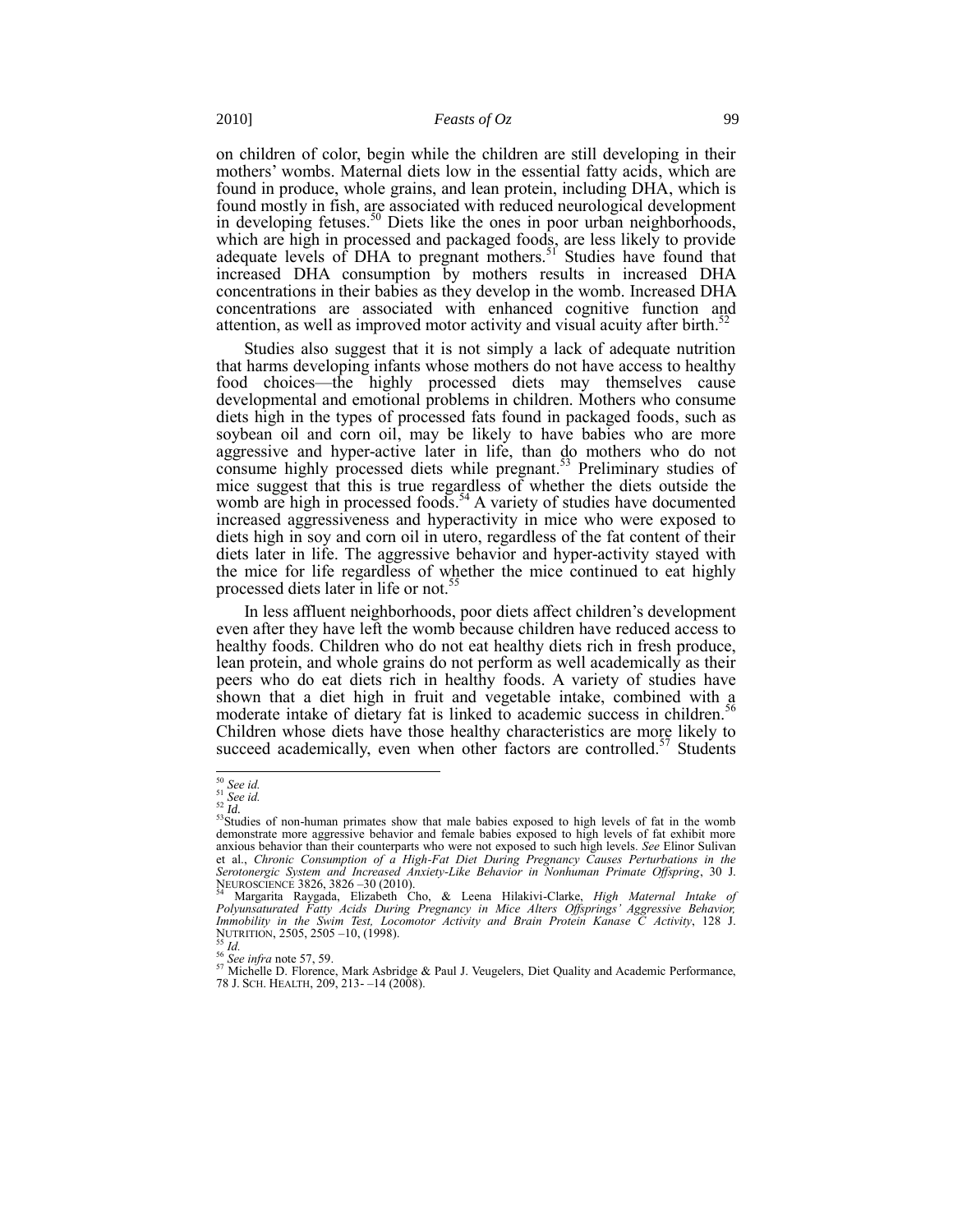<span id="page-7-0"></span>who eat healthy diets perform better on tests<sup>58</sup> and are more likely to get good grades than students who do not eat healthy diets even after controlling for other factors. $59$ 

As children grow older, diets deficient in the essential nutrients and minerals found in healthy diets are linked to violent and anti-social behavior in young adults. In a double blind test, researchers found that supplementing diets with vitamins, minerals, and essential fatty acids caused a reduction in violent and anti-social behavior.<sup>60</sup> Violent incidents decreased in the group given the supplements by 37 percent while the control group saw violent incidents decrease only by 10 percent.<sup>61</sup>

Lack of access to healthy food choices in poor, urban neighborhoods, which are populated predominantly by people of color, has created a race based and class based discrepancy in health outcomes and academic performance in the United States. Poor children of color in urban areas are more likely to have inadequate access to a healthy diet and as a result are more likely to experience deficiencies in essential nutrients resulting in decreased academic performance, increased potential for anti-social and violent behavior, and an increased likelihood of having a debilitating illnesses like diabetes, heart disease, or stroke later in life. $62$ 

As a result, there is a growing segment of the population in the United States that is set up for academic failure, increased likelihood of contact with the criminal justice system, and poor physical health, making it difficult to secure and maintain employment. This segment of the population is overwhelmingly poor, urban, and disproportionately made up of people of color.

#### VI. WHY HAS THIS HAPPENED?

Despite a wealth of evidence that demonstrates that poor health outcomes are the result of structural factors and not individual choice, and that access to a healthy diet is predicated on one's class and race, the government and the media perpetuate the myth that individuals are responsible for their own health outcomes:<sup>63</sup> poor urban residents simply choose to eat processed food, while wealthier white suburbanites simply choose to eat more kale.<sup>64</sup> The popular focus on individual responsibility as the cause of disparate health and educational outcomes for poor people and people of color covers up their racist causes as well as the capitalist structure that creates and requires such discrimination.<sup>65</sup> Decades of racist housing, land use, and transportation policies have worked to concentrate

l <sup>58</sup> *Id.*

<sup>59</sup> Debbie MacLellen, Jennifer Taylor & Kyla Wood, *Food Intake and Academic Performance Among Adolescents*, 69 CAN. J. DIETETIC PRAC. & RES. 141, 143 (2008).

<sup>&</sup>lt;sup>60</sup> C. Bernard Gesch, et al., *Influence of Supplementary Vitamins, Minerals, and Essential Fatty Acids*<br>*on the Antisocial Behaviour of Young Adult Prisoners*, 181 British J. Psychiatry, 22, 26 (2002).<br><sup>61</sup> Id.

<sup>62</sup> *Id.* at 22.

<sup>63</sup> *See* Freeman, *supra* not[e 21,](#page-3-1) at 2246–47.

<sup>64</sup> *Id.* at 2245, 2247.

<sup>65</sup> *Id.* at 2222, 2247.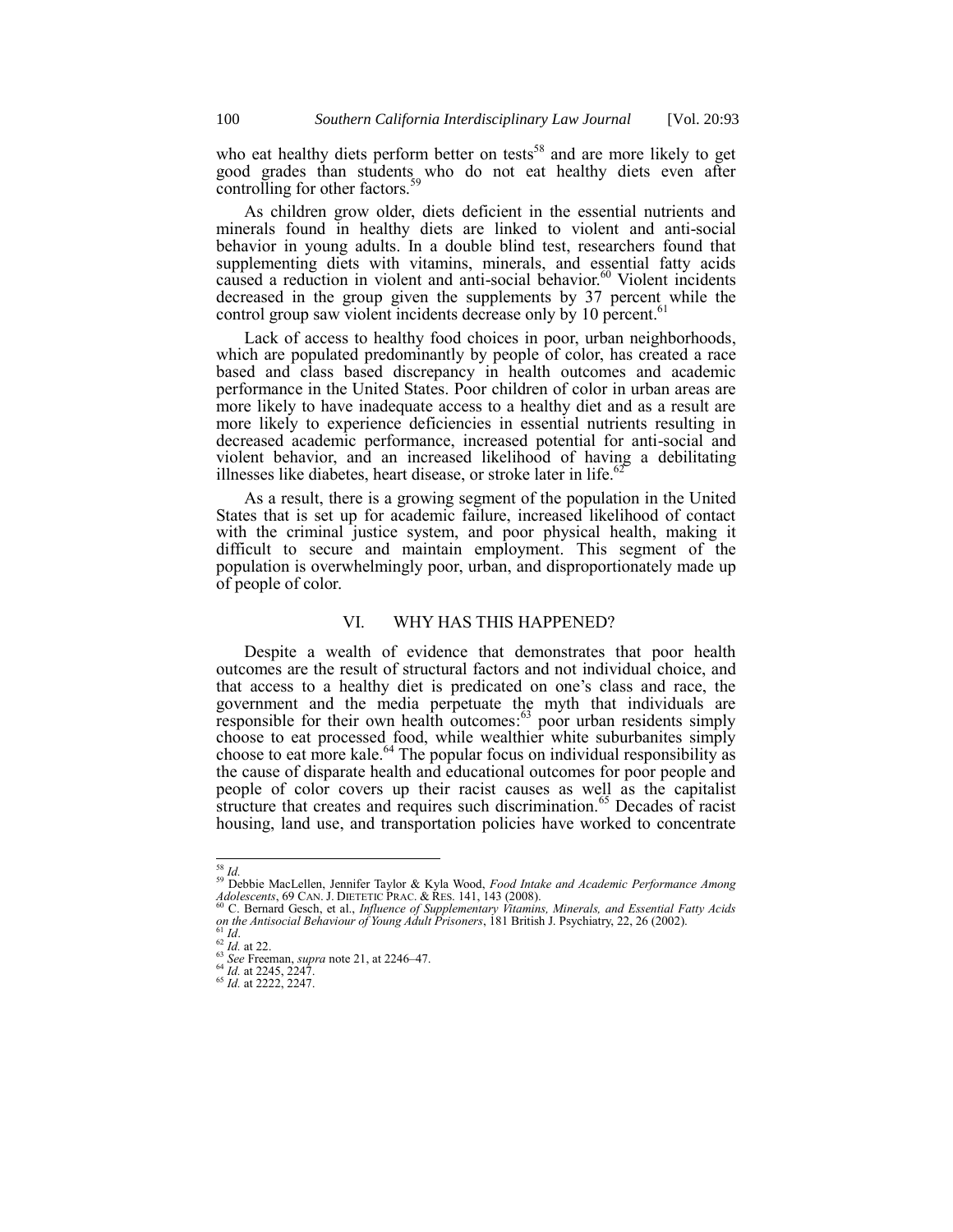<span id="page-8-0"></span>poor people and people of color in urban neighborhoods, which have suffered from systematic government-sponsored disinvestment.<sup>66</sup> Artificial government subsidy of private transportation, public works infrastructure, and land use regulations encouraging suburban development have incentivized and subsidized suburban development at the expense of development in urban neighborhoods for decades.<sup>67</sup> These racist policies have resulted in a national system of nutritional waste lands in poor urban neighborhoods as no new supermarkets have been built in these neighborhoods to replace the stores that have closed or moved to the more affluent neighborhoods in search of increased profits. In contrast, more affluent suburban neighborhoods, which have benefited from government subsidized and incentivized development for decades are home to a wide variety of supermarkets offering nutritious food. These policies have contributed directly to racial and class disparities in access to healthy food. $68$ 

Racist and capitalist agricultural policies have added to the discrepancy in access to healthy food across race and class lines. Agriculture policy in the United States has subsidized processed and packaged food while artificially inflating the prices of healthy food, thus ensuring that healthy food is available to some people, but not others based on race and class.<sup>6</sup> In the past half century, the United States agricultural system has been transformed from a system of small family farms into a lucrative and highly capitalized industry controlled by a handful of agriculture oligarchs with close ties to the United States government. The groundwork for extreme consolidation and commoditization in United States agriculture was laid in the Agricultural Adjustment Act of 1933 (which provided price supports for struggling farmers with more than one hundred crops), and continued into the post-war period under the influence of large agricultural processors like Cargill, affecting agricultural policy and increasing consolidation.<sup>70</sup> However, the transformation in agriculture, which has allowed food to become a mark of class, race, and dispossession, really took hold under the watchful eye of Earl Butz, secretary of agriculture under President Nixon in the 1970s. <sup>71</sup> Under Butz, United States agricultural policy became singularly focused on turning agriculture into a highly profitable commodity for a handful of agricultural producers and processers.<sup>72</sup> This focus on the mechanization, industrialization, and commoditization of agriculture required larger investments in capital than traditional farming.<sup>73</sup> The increasing need to invest heavily in equipment, fertilizers, pesticides, and herbicides in order to stay competitive meant that only farmers with access to capital could remain competitive under the new

<span id="page-8-1"></span><sup>66</sup> *See* Richard Thompson Ford, *The Boundaries of Race: Political Geography in Legal Analysis*, 107 HARV. L. REV. 1843, 1845, 1848 (1994).

 $\int_{0}^{67}$  *Id.* 

<sup>68</sup> *See* Freeman*, supra* not[e 21,](#page-3-1) at 2222–23, 2247.

<sup>69</sup> *Id.* at 2242.

<sup>70</sup> *Id.* at 2244; Williams S. Eubanks II, *A Rotten System: Subsidizing Environmental Degradation and Poor Public Health with Our Nation's Tax Dollars*, 28 STAN. ENVTL. L.J. 213, 226 (2009). *Id.* at 223.

<sup>72</sup> *Id.* at 224 (2009).

<sup>73</sup> *See id.* at 217–18.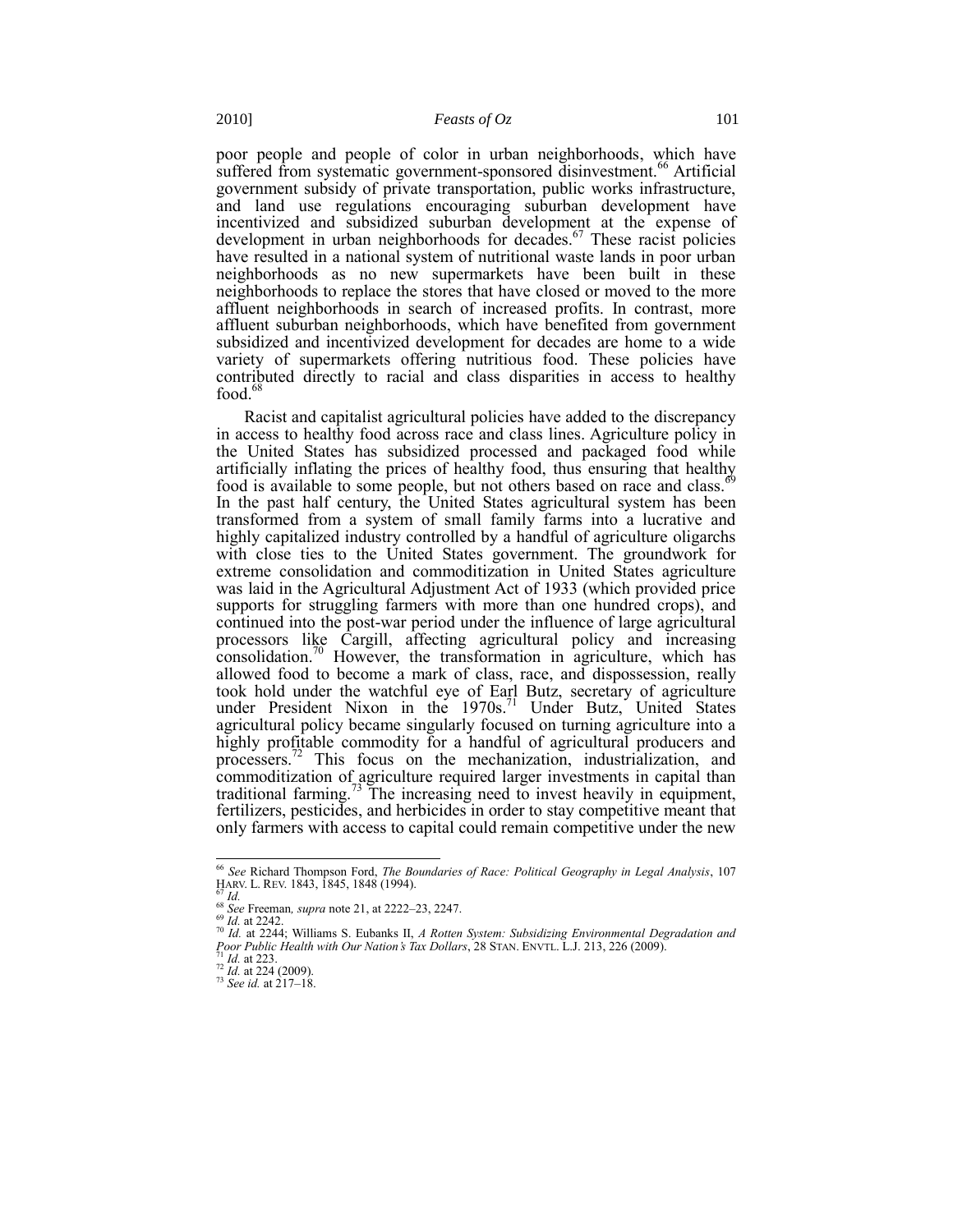system. Smaller growers without access to capital went under—they were bought out by the larger corporations at fire sale prices.<sup>74</sup> The Green Revolution that Butz championed on behalf of the growing agricultural business lobby encouraged farmers to switch to monoculture agriculture and focus on producing easily processed agricultural commodities such a soybeans and corn, rather than fruits and vegetables.<sup>75</sup>

<span id="page-9-0"></span>Butz had served on the boards for the large agribusinesses he was now supporting as secretary of agriculture.<sup>76</sup> Butz and the agribusiness corporations that he represented, together with the philanthropic fronts of the corporations, developed the Green Revolution, a system of increased government subsidies, public policy, and public relations which further consolidated power and profits in the hands of a few agricultural producers and processors.<sup>77</sup> The Green Revolution was a clever way for war economy giants to transform dormant weapons technologies developed during the Second World War into peacetime profits.<sup>78</sup> After the war ended, corporations like Cargill, Monsanto, and Archer Daniels Midland that had supplied the government with munitions began looking for peacetime outlets for their wartime products, particularly the nitrogen they had used in munitions and weapons technology.<sup>79</sup> They found an outlet in a market they created for fertilizer and pesticides; this market was the Green Revolution.<sup>80</sup> The Green Revolution and the Farm Bills combined agricultural policy, which encouraged monoculture and commoditization of agriculture with technological and financial support for monoculture and farm consolidation.<sup>81</sup> The Green Revolution has been incredibly successful; in the years between the passage of the Agricultural Adjustment Act in 1933 and today, the United States has lost almost five million farms while the amount of land farmed in the United States has remained the same.<sup>82</sup>

The United States government's subsidy of a decreasing number of commodity crops in the Farm Bill contributed to a sharp increase in crop yields for a limited number of crops while severely curtailing the production of many others by making them far less profitable for growers.<sup>83</sup> As a result, the Green Revolution created a huge glut of cheap corn and soy in the United States commodities market. $84$  This cheap corn and soy, whose prices were kept artificially low as a result of the government subsidy through the Farm Bill, were converted into the corn syrup, cheap cattle feed, and oil. <sup>85</sup> These products are used to make the highly processed and nutritionally empty food that makes up the bulk of the products offered in

<sup>74</sup> *See id.* at 222, 225.

<sup>75</sup> See Jodi Soyars Windham, *Putting Your Money Where Your Mouth Is: Perverse Food Subsidies, Social Responsibility & America's 2007 Farm Bill*, 31 ENVIRONS ENVTL. L. & POL. J. 1, 9−10 (2007).

<sup>76</sup> Eubanks, *supra* not[e 70,](#page-8-1) at 224.

<sup>77</sup> *See id.* at 217–18.

<sup>78</sup> *See* Windham, *supra* not[e 75,](#page-9-0) at 7–8.

<sup>79</sup> *See infra* text accompanying note[s 93](#page-10-0)–[96.](#page-11-0)

<sup>80</sup> RICHARD MANNING, AGAINST THE GRAIN: HOW AGRICULTURE HAS HIJACKED CIVILIZATION 109 (2004). *See also* Windham, *supra* note [75,](#page-9-0) at 7–9. <sup>81</sup> *See* Eubanks, *supra* not[e 70.](#page-8-1)

<sup>82</sup> *Id.* at 228–29. <sup>83</sup> *Id.* at 226–27.

<sup>84</sup> *See* Windham, *supra* not[e 75,](#page-9-0) at 9.

<sup>85</sup> *See* Eubanks, *supra* not[e 70,](#page-8-1) at 285–86.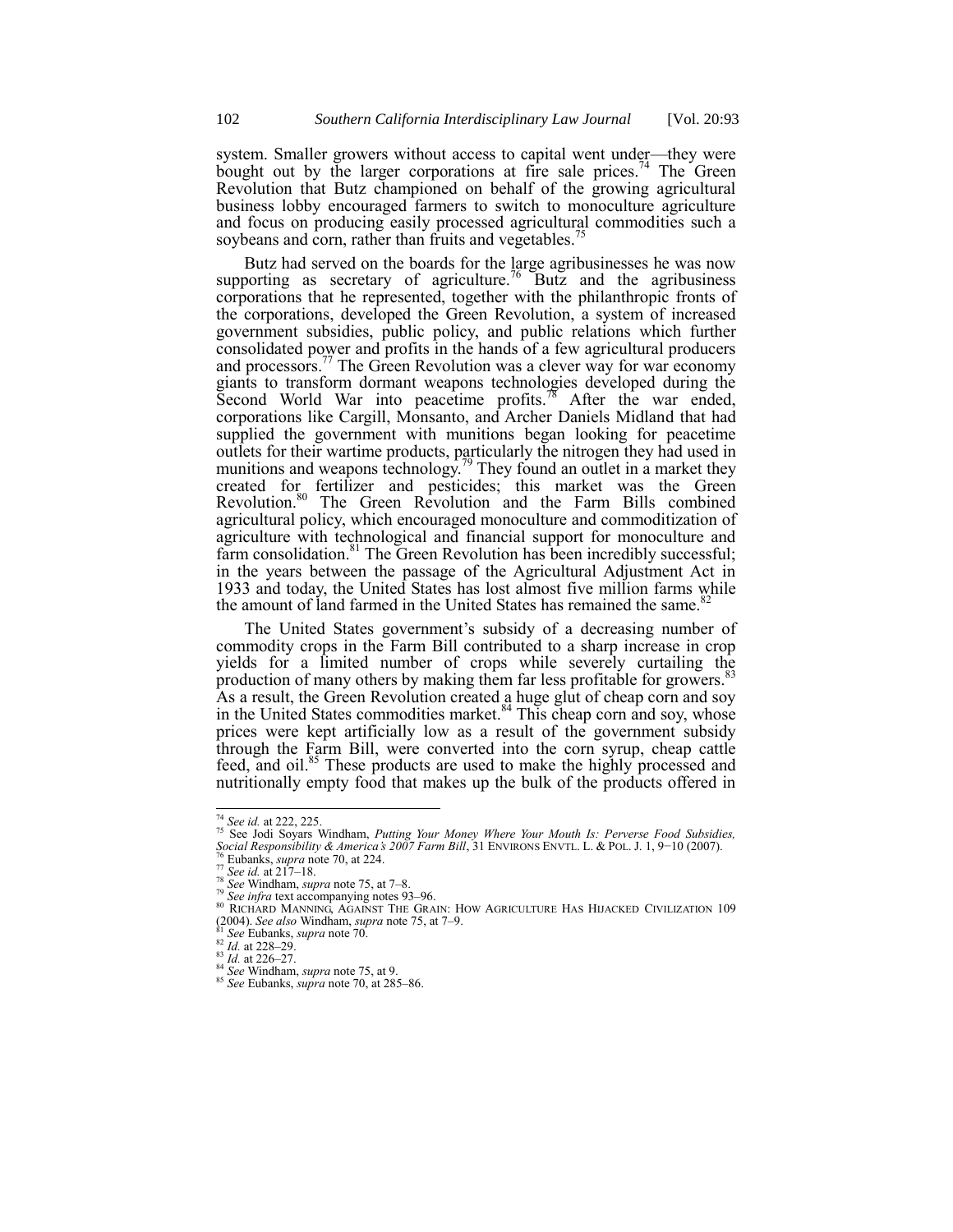urban bodegas, corner stores, and fast food restaurants.<sup>86</sup> These highly processed foods offer corporations the opportunity to make much greater profits than do unprocessed fruits and vegetables both because they are highly subsidized and because they are commodities that can be traded on the market in a way that highly perishable fruits and vegetables cannot be.<sup>8</sup>

Like the pesticides and fertilizers that made high yields of agricultural commodities possible, the highly processed foods that crowd the shelves of urban markets are themselves a product of war. During World War II, production of processed foods increased dramatically as the nation's men went off to fight and many of its women entered the workforce. $88$  New factories sprung up to can and process the nation's food supply to send as rations to the troops and to a lesser extent to feed families left behind on the home front.<sup>89</sup> When the war ended, the factories remained, ready to process food that no one wanted to eat.<sup>90</sup> Corporations that had been profiting off the wartime food market began to devise ways to create a peacetime market for packaged and processed food.<sup>91</sup> Slowly, the corporations succeeded in creating their own market for processed and packaged food. The artificial government subsidy of the raw materials and the low-cost production process for processed foods meant that corporations could sell products to consumers at prices far below their actual cost of production. Today, if there were an absence of government subsidies of fast food, the price a typical fast food customer would pay for a meal in a poor urban neighborhood would triple.<sup>92</sup>

#### <span id="page-10-0"></span>VII. CONCLUSION

Government subsidy of fast and processed food, combined with nutritional policies that send a message that food and food-related health outcomes are a personal choice, rather than the result of structural inequities within the capitalist system, obscures the true causes and effects of the United States food system. Though "government support of the fast" food industry [and the processed food industry] severely limits dietary choices for low-income, urban African Americans and Latinos" popular rhetoric and public discourse on diet and health place the responsibility entirely on the individual.<sup>9</sup>

It is no accident that processed food has become the food of the underclass, associated by the middle- and upper-classes with obesity, lack of personal responsibility, and lack of self-control. Processed food diets are

<sup>86</sup> *See* MICHELLE SIMON, APPETITE FOR PROFIT: HOW THE FOOD INDUSTRY UNDERMINES OUR HEALTH AND HOW TO FIGHT BACK at XVII (2006). *See also* Freeman, *supra* not[e 21,](#page-3-1) at 2241. <sup>87</sup> *See* MARION NESTLE, FOOD POLITICS: HOW THE FOOD INDUSTRY INFLUENCES NUTRITION AND

HEALTH 18 (2007). <sup>88</sup> *See* LAURA SHAPIRO, SOMETHING FROM THE OVEN: REINVENTING DINNER IN 1950S AMERICA 11−12

<sup>(2004).</sup> <sup>89</sup> *Id.*

<sup>90</sup> *Id.* at 8.

<sup>91</sup> *Id.*

<sup>92</sup> *See* Freeman, *supra* not[e 21,](#page-3-1) at 2242.

<sup>&</sup>lt;sup>93</sup> Freeman, *supra* not[e 21,](#page-3-1) at 2221.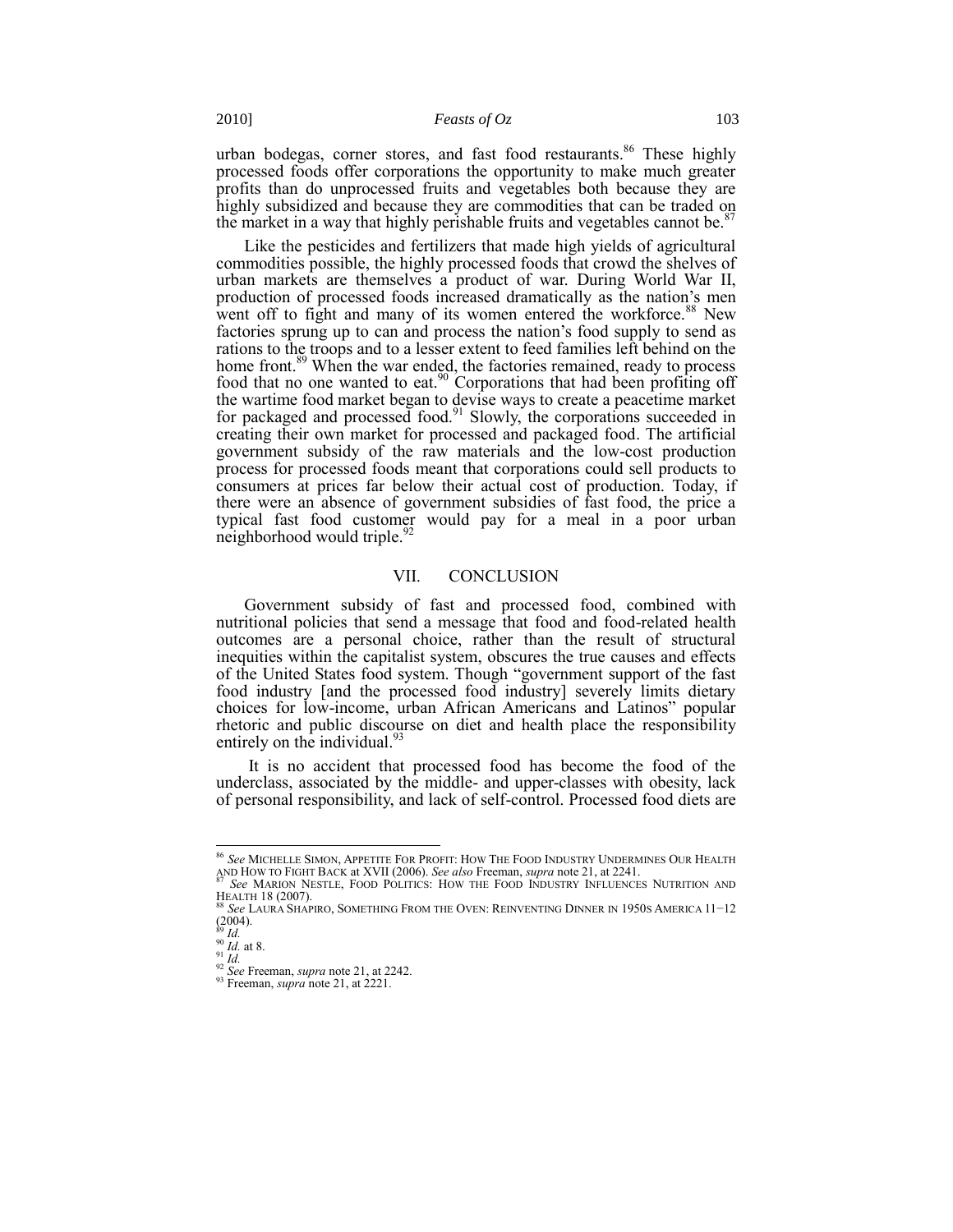discussed at locavore dinner parties and in middle-class media outlets<sup>94</sup> with the same type of disgust exhibited by Dorothy as she watches Billina eat bugs. Processed food is a taboo for the white middle-class just as not eating bugs or raw foods is for Dorothy. The taboo against eating unhealthy processed food is evident in the writing of Michael Pollan who infuses processed food with immorality as he pontificates on the virtues of eating morally pure simple diets, "Eat food. Not too much. Mostly plants."<sup>95</sup> This, however, is a privilege available to some based on their membership in particular classes and races. The simplicity of his prescription obscures the morality of his pronouncement and perpetuates the taboo against dirty, processed food. His writings, and the culture of the middle-class, justify the disgust that his readers feel for those who do not have the will-power to eat such simple, healthful, and virtuous diets. Diets high in processed food and low in fresh produce, whole grains, and lean protein are painted as a source of shame for those who consume them, a mark of inferiority in a capitalist system whose existence rests on the perpetuation of dispossession and class/race construction. Contemporary capitalist society has created a new set of taboos relating to processed food to police class and race. Processed food is seen as vulgar, grotesque, and undesirable. The development of this taboo in turn prevents middle-class whites from seeing their commonalities with poor, urban whites and poor people of color. Their disgust serves "as one way to separate themselves from those lower on the [class and racial] ladder."<sup>596</sup>

<span id="page-11-0"></span>Subsidies, which have funded the consolidation, capitalization, and industrialization of monoculture in United States agricultural policy make it increasingly more difficult for the poor in urban areas to access healthy food. As a result, unhealthy food has become a mark of dispossession and the poor health outcomes and developmental and educational barriers such diets create become a life sentence in the dispossessed class for those who live without access to other dietary choices. This structure will ensure that even as traditional marks of race and class disappear in our globalizing world, new marks of dispossession emerge to take their place. The act of eating an unhealthy meal in a fast food restaurant, combined with the guarantee that such a diet carries a sentence of ill health and reduced ability to succeed academically and socially will create and police a new underclass for the twenty-first century. The marks of this class—obesity, ill health, increased violence, and diminished school performance—will be obscured under rhetoric of personal responsibility and personal choice.

 $\overline{a}$ 

<sup>&</sup>lt;sup>94</sup> Weight problems and poor diets are painted as sources of personal shame and an inability to make good choices in media outlets from the ATLANTIC MONTHLY to the HUFFINGTON POST. For example, journalist Ann Hodgman, notes that "I also hate myself for liking [processed food]. It's the same with all the convenience foods I buy. Nothing is more embarrassing in the checkout line than a neon-red bag of Ore-Ida Tater Tots or a family-size box of Stouffer's lasagna.‖ Ann Hodgman, *What's for Dinner? Convenience foods have been doing battle with old-fashioned cooking for half a century. Which side is winning?* ATLANTIC MAG. June, 2004, at 130. *See also* Irene Rubaum-Keller, Why Are You Overweight? HUFFINGTON POST (July 29, 2008 6:02 PM), http://www.huffingtonpost.com/irenerubaumkeller-/why-are-you-overweight\_b\_115268.html. <sup>95</sup> *See* MICHAEL POLLAN, IN DEFENSE OF FOOD 1 (2008).

<sup>96</sup> SHERRIE INNESS, SECRET INGREDIENTS: RACE, GENDER, AND CLASS AT THE DINNER TABLE 129 (2006).